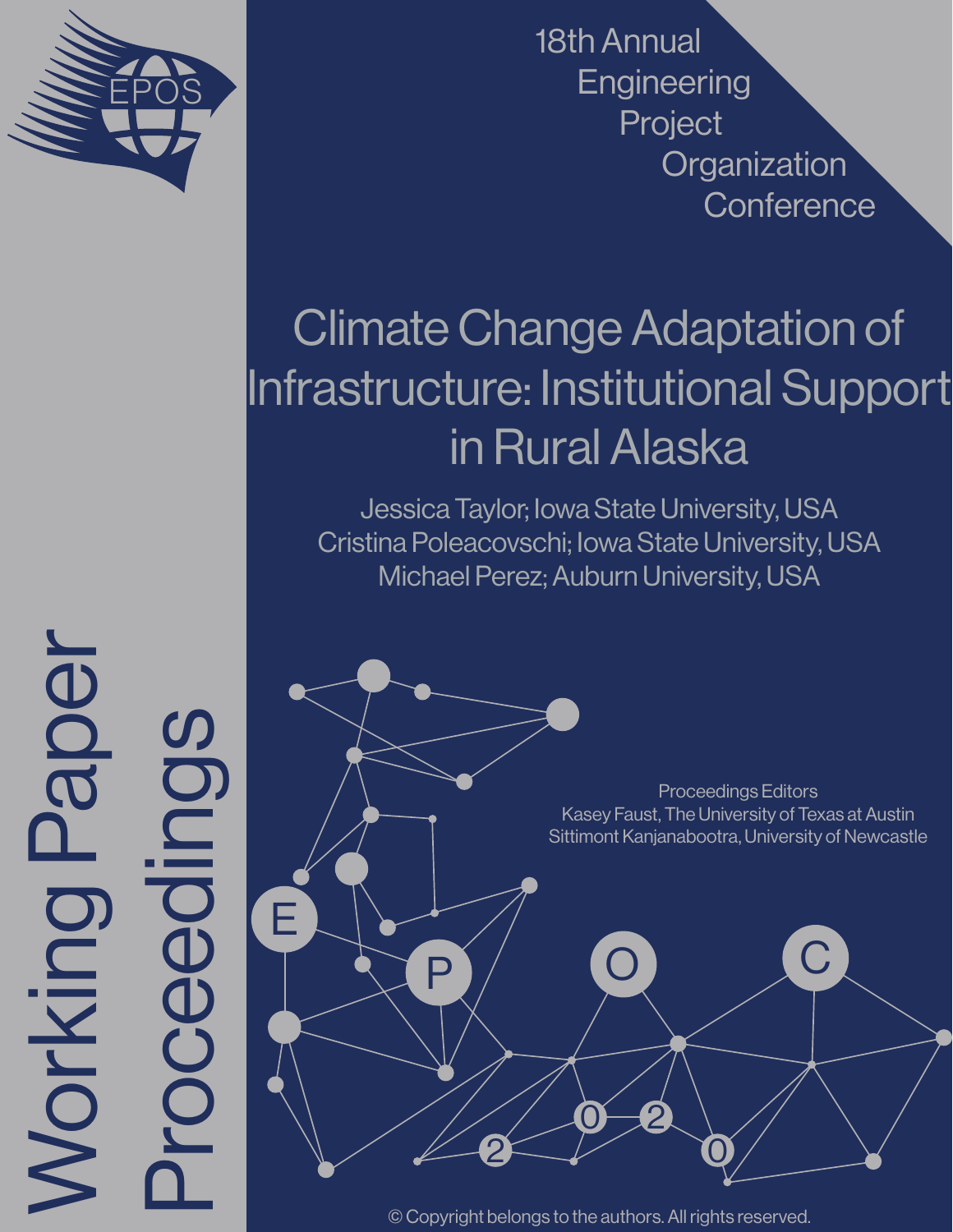# **CLIMATE CHANGE ADAPTATION OF INFRASTRUCTURE: INSTITUTIONAL SUPPORT IN RURAL ALASKA**

# **ABSTRACT**

As climate change impacts intensify, communities in rural Alaska are undergoing and adapting to changes to infrastructure from increased permafrost thawing, flooding, and coastal erosion. Climate change adaptation, defined as a process, action, or outcome in a system to better adjust to actual or expected climate change impacts, is needed to address significant structural failures and safety concerns. Despite the recognition of the need for support from stakeholders and adaptation of infrastructure, the level of adaptation activity remains limited and inconsistent across regions and communities in rural Alaska. We address this need by identifying drivers and barriers of adaptation based on stakeholder perspectives (N=25). Stakeholders included people who work for government agencies, non-profits, engineering firms, or academic institutions in rural Alaska. Results show that strong community leadership and flexibility of funding conditions were drivers to adaptation of infrastructure. Further, results show that the high cost of technology and infrastructure and lack of access to and stipulations on funding were barriers to adaptation of infrastructure. These drivers and barriers emphasize the importance of adaptation processes that effectively accommodate the unique contexts of addressing impacts in rural Alaska. Results demonstrate the need for national adaptation funding and policy that encourages local decision-making power. Specifically, results outline the need for adaptation funding and policy that supports the collaboration of Alaska based institutions and rural Alaska communities in adaptation.

# **KEYWORDS**

Infrastructure, Climate Change, Institutional Drivers, Adaptation Governance

#### **INTRODUCTION**

Climate change is causing rapid transformations in the Arctic with increased permafrost thawing, flooding, and coastal erosion (Clement et al. 2013; Cochran et al. 2013; Keil and Knecht 2017; Keskitalo 2009). Alaska Native communities, who are primarily located in rural Alaska, are especially impacted and undergoing changes to infrastructure (Ford et al. 2010; Galloway Mclean 2009). Infrastructure in this research includes land transportation (i.e., roads, airports), buildings (i.e., public and private buildings, housing), marine (i.e., docks, seawalls), water (i.e., dams, reservoirs), and wastewater (i.e. treatment facilities, storm drains) infrastructure. Construction of infrastructure in rural Alaska is significantly more expensive and the construction season is shorter (Marino 2012). Up to fifty percent of households experience overcrowding (Peirce 2009; Pindus et al. 2017). Additionally, rural Alaska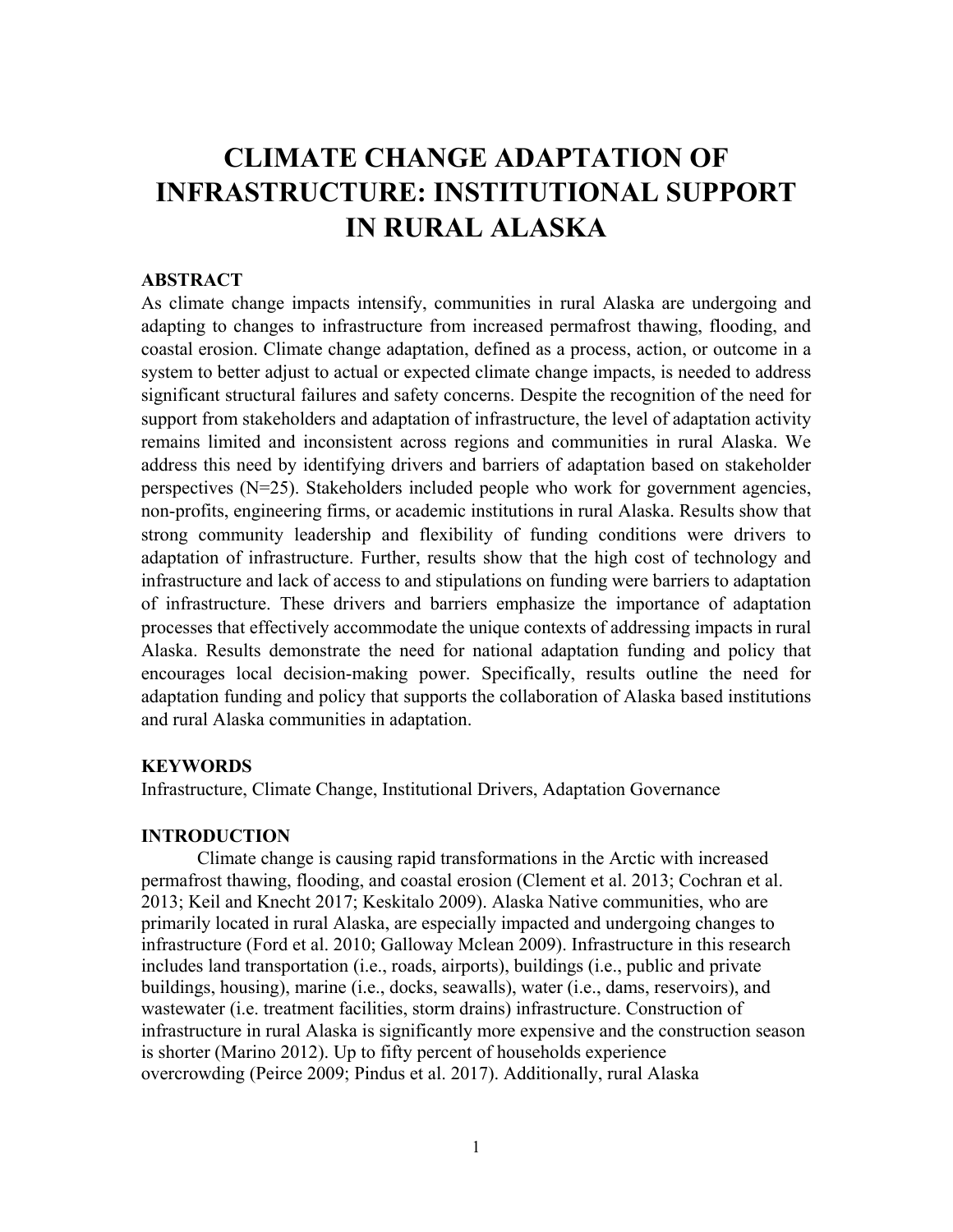disproportionately lacks basic sanitation infrastructure [\(Hennessy et al. 2008\).](https://www.ncbi.nlm.nih.gov/pubmed/?term=Hennessy%20TW%5BAuthor%5D&cauthor=true&cauthor_uid=18382002) Further, energy costs are significantly higher, increasing utility costs of necessities including water, sanitation, and heating. Existing infrastructure concerns in rural Alaska are exasperated by climate change impacts. Intensified flooding and erosion have led to safety concerns as a result of significant impacts to infrastructure including structural failures and physical damage (Bronen 2010; Instanes et al. 2005). For example, the community of Newtok experienced very rapid erosion, with reports of over 80 feet per year of embankment erosion leading to the relocation of Newtok (Denali Commission et al 2019). The relocation of Newtok is a large scale example of adaptation, defined as a process, action, or outcome in a system to better adjust to actual or expected climate change impacts.

The need for adaptation of infrastructure in Alaska is clear. In 2019, a statewide assessment of 187 remote Alaska communities, at high risk for infrastructure impacts from erosion, flooding, and thawing permafrost, was released (UAF 2019). The assessment identified 144 communities as having high risk of infrastructure impacts and provided guidance for community members, policymakers, and government agencies making decisions on the adaptation of infrastructure. To address the rapid rates of change in rural Alaska and high risk of impacts to infrastructure, the report called for financial support from federal and state agencies for site-specific research with communities considered highly threatened. Further, government and academic stakeholder agencies were called upon to develop data storing and decision-making tools that aim to unify efforts (UAF 2019). In addition to practitioner reports, an academic review of literature of climate change impacts in the Arctic demonstrated a need for new governance mechanisms and institutional frameworks to address impacts, including impacts to infrastructure (Landauer and Komendantova 2018). However, despite these alarming calls from practitioners and academics for support and need for adaptation of infrastructure, the level of adaptation activity remains limited and inconsistent across regions and communities in rural Alaska (Landauer and Komendantova 2018; Marino 2012; UAF 2019). For instance, some rural Alaska communities are relocating or rebuilding their infrastructure (e.g. Newtok), other communities (e.g. Akiak, St. Michael, Quinhagak) experiencing high risks to infrastructure are not receiving adequate support to address impacts to infrastructure (Marino 2012; Meeker 2017). Furthermore, even communities who have received higher levels of financial and technical support for relocation (e.g. Newtok), relative to other communities, the adaptation process for relocation has been slow and under-resourced (Marino 2012).

The limited and inconsistent adaptation activity indicates that there are barriers preventing adaptation and the inconsistent presence of adaptation activity indicates that there are drivers supporting adaptation (Bierbaum et al. 2013; Eisenack et al. 2014; Moser and Ekstrom 2010). Barriers are obstacles that impede climate change adaptation, yet can be overcome with concerted efforts (Barnett et al. 2015; Moser and Ekstrom 2010). In Alaska, the barriers to adaptation are primarily attributed to the need for institutional capacity to support adaptation. Institutionally there remains limited financial and logistical capacity to provide guidance and support for identifying and addressing community level climate change impacts (Meeker 2017). In example: the development of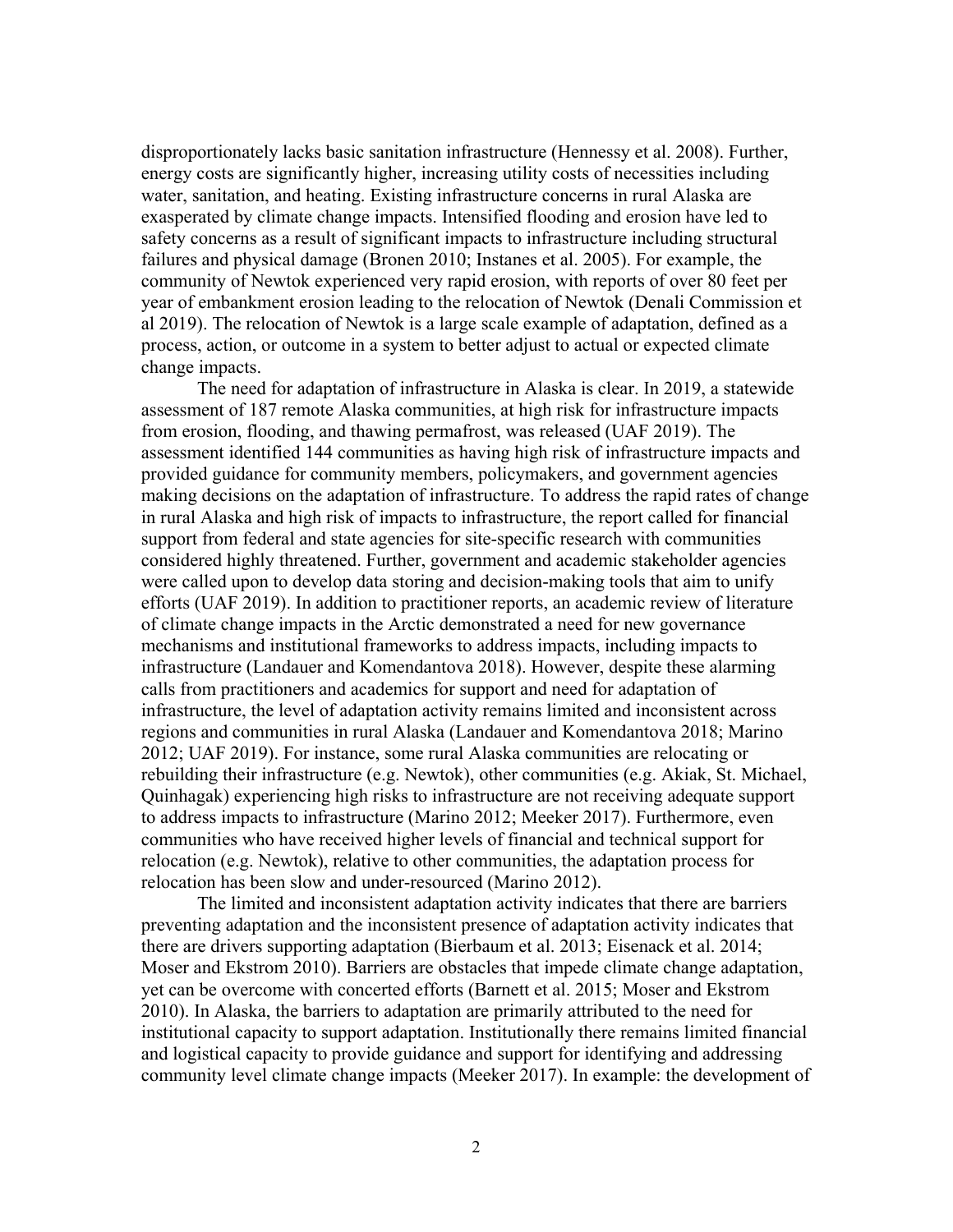community specific risk assessments of climate change impacts was hindered by the lack of funding available to produce scientific data to assess risks to infrastructure and in turn develop an adaptation plan. Further, when funding is available to communities in rural Alaska, local capacity to manage grants is typically limited and requires additional logistical support that granting agencies are not intended to provide. Despite the presence of barriers, there are drivers which strengthen and accelerate climate change adaptation (Thaler et al. 2019). In Alaska, the drivers to adaptation are primarily attributed to strong financial support and local capacity to carry out adaptation, including proper training and/or support to fill out adaptation paperwork (Marino 2012; Meeker 2017).

While there is a strong presence of literature concerning drivers and barriers of adaptation, there remains limited literature specific to the adaptation of infrastructure. Further, adaptation of infrastructure literature does not take an integrated approach to adaptation of infrastructure. Instead, it primarily focuses on the assessment of risk and potential adaptation strategies from economic or technical perspectives only (Melvin et al. 2017; Stewart et al. 2014). Economic and technical assessments of adaptation of infrastructure are valuable for adaptation planning and policy. However, there is a need to explicitly identify drivers and barriers of adaptation of infrastructure beyond risk and cost models to take an integrated approach to adaptation of infrastructure. Institutional, physical, environmental, and socio-cultural dimensions of drivers and barriers are equally important to capture to identify the wide spectrum of factors that affect the adaptation of infrastructure. The relocation of communities reveals that more drivers and barriers play a critical role including institutional and socio-cultural dimensions (Marino 2012). For instance, results show that flexibility in the granting and management of funding was a key institutional driver and strong community leadership and active communication with community stakeholder were key socio-cultural drivers of adaptation of infrastructure. This research addresses these gaps by identifying the socio-cultural, institutional, economic, physical, and environmental dimensions of drivers and barriers by asking: *What are the drivers and barriers of adaptation of infrastructure for stakeholders working in rural Alaska communities?* The limited and inconsistent levels of adaptation activity across rural Alaska signals that there are variations in levels of support of adaptation shaped by drivers and barriers.

# **INFRASTRUCTURE ADAPTATION DRIVERS AND BARRIERS**

As impacts intensify, climate change research has focused on the importance of drivers and barriers to adaptation to understand how to better support climate change adaptation (Barnett et al. 2015; Eisenack et al. 2014). Existing literature has identified trends in underlying drivers and barriers. One dominant trend across infrastructure adaptation drivers and barriers research is that institutions responsible for adaptation must be flexible to ensure that infrastructure adaptation takes place. Common drivers that impact institutions include agency of stakeholders, leadership, and stakeholder commitment (Dilling et al. 2017). Common barriers that impact institutions include limited budgets, path dependency, and public support (Bierbaum et al. 2013; Dilling et al. 2017).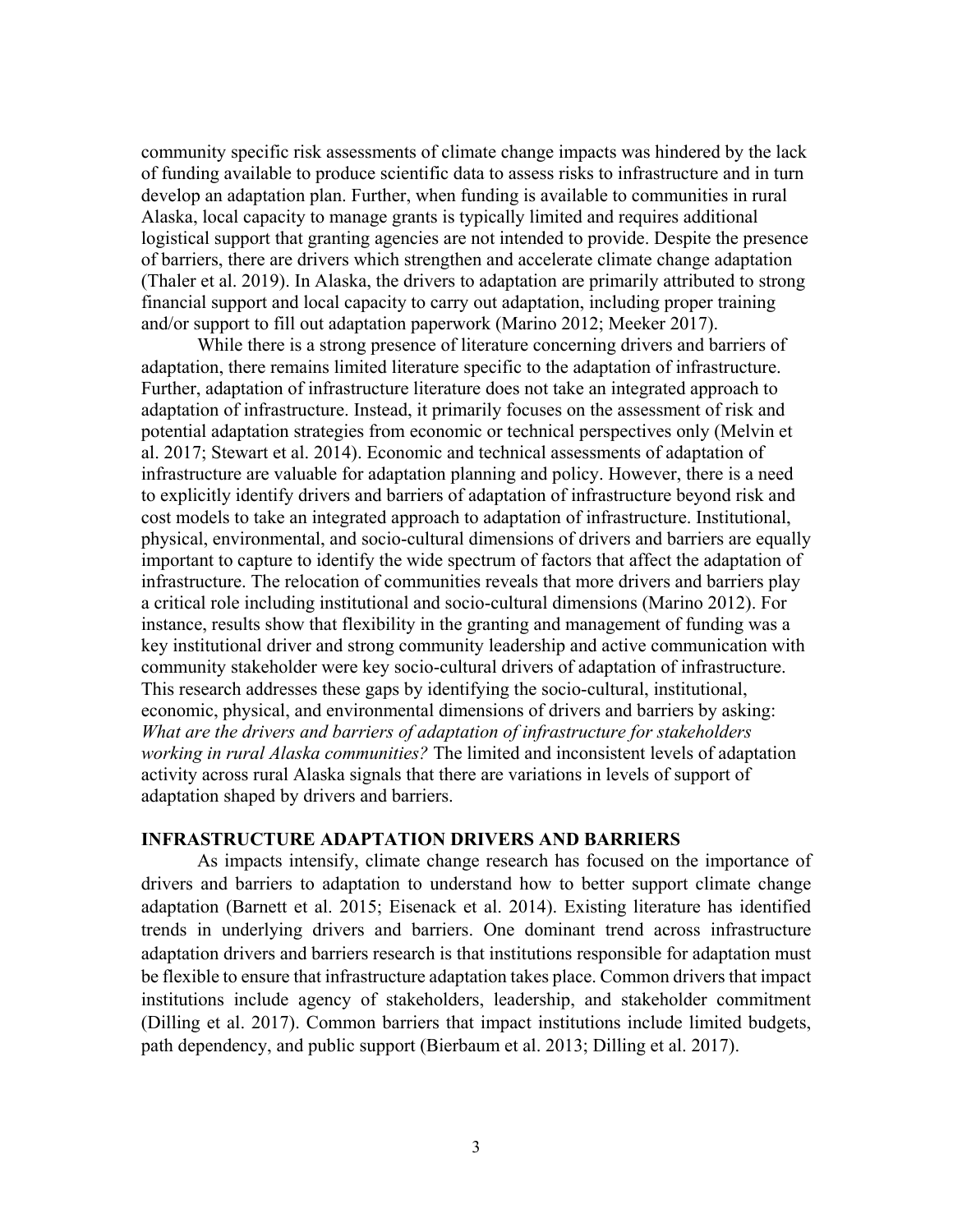In a case study comparison of adaptation across Australia, researchers identified underlying drivers and barriers to climate change adaptation in a comparison of six case studies (Barnett et al. 2015). The comparison of the case studies identified path dependency as a primary barrier (Barnett et al. 2015; Eisenack et al. 2014). Path dependency recognizes the resistance to changing existing processes or embracing new approaches due to the established processes that influence adaptation (Barnett et al. 2015). Another case review in this study recognized an institutional barrier by emphasizing that the water management companies needed to adapt to continue to provide water were not adapting. The reason for this was the existing structures in place (i.e., rules, norms, infrastructure) are hard to change. Further, two case studies in England and Ireland aimed to understand the drivers and barriers to green infrastructure as adaptation strategies (Matthews et al. 2015). This research examined drivers or barriers to using green infrastructure for adaptation. Institutional factors were discussed as the primary barrier, highlighting the difficulties in coordinating the interactions of government agencies responsible for infrastructure development. Similar to other case studies, one of the primary barriers identified was path dependency, which limited the ability of institutions to deviate from the dominant mechanisms of decision making to adapt to climate change impacts (Matthews et al. 2015). Climate change adaptation literature concerning drivers and barriers highlights the importance of understanding institutional factors that drive or support infrastructure adaptation. This is especially evident in the dominance of path dependency as a barrier. Stakeholder perspectives are needed to understand how institutions are navigating adaptation in through projects and as an institution. An understanding of the drivers and barriers of adaptation from the perspective of key decision makers provides the unique opportunity to identify multiple dimensions of drivers and barriers.

# **RESEARCH METHODS AND METHODOLOGY**

This research used qualitative methods to complete 25 interviews with stakeholders. Stakeholders were chosen from diverse sectors since adaptation decisions are made at both public and private levels. Stakeholders worked for state and Federal government agencies (54%), private industry (21%), academic institutions (17%), or nonprofits (8%) (Table 1). Stakeholders were initially identified through a review of climate change adaptation plans and journal articles concerning climate change adaptation in rural Alaska (CCHRC 2017; GAO 2009; Marino 2012; Meeker 2017). Stakeholders were selected based on the condition that their work impacts climate change adaptation or disaster risk reduction planning of infrastructure in rural Alaska communities. Infrastructure adaptation in Alaska involves stakeholders from across disciplines and organizations whose work may not directly involve infrastructure, yet influences the development of infrastructure adaptation projects.

*Table 1. Stakeholder Participant Affiliations*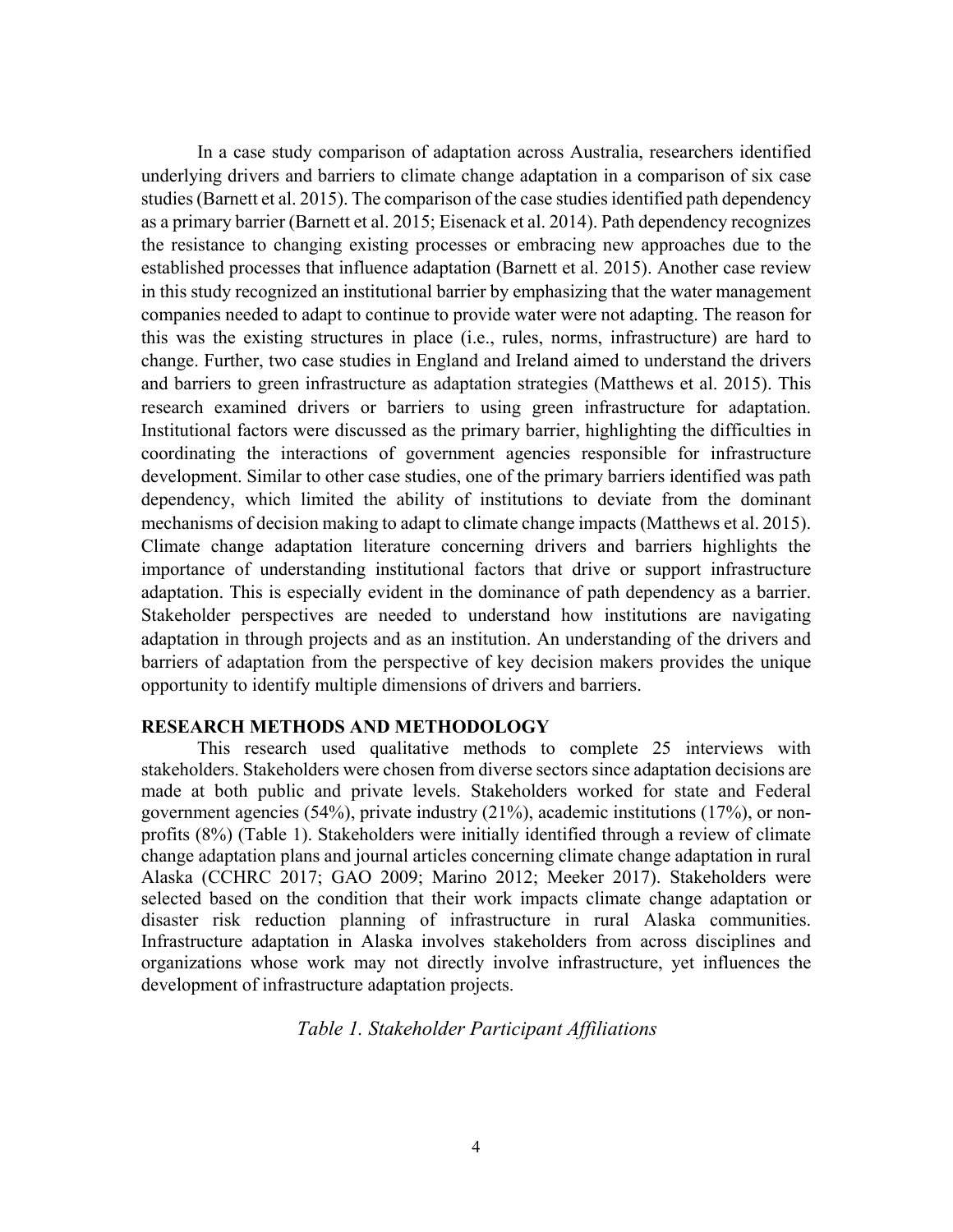| <b>Stakeholder Type</b>  | <b>Stakeholder</b><br><b>Affiliation</b><br>Percentage $(n=25)$ | affiliated<br><b>Examples</b> of stakeholder<br>organizations and agencies     |
|--------------------------|-----------------------------------------------------------------|--------------------------------------------------------------------------------|
| Government               | 54 <sup>\o</sup>                                                | Department of Transportation, Army Corp<br>of Engineers, State of Alaska, FEMA |
| Private Industry         | $21\%$                                                          | Engineering, construction and planning<br>firms                                |
| Academic<br>Institutions | 17%                                                             | University of Alaska Fairbanks, University<br>of Alaska Anchorage              |
| Non-profit               | 8%                                                              | Alaska Native Tribal Health Consortium,<br>Alaska Sea Grant                    |

#### **Interviews with Stakeholders and Analysis**

Semi-structured interviews were conducted from Summer 2019 to Spring 2020 and lasted for one to two hours. Stakeholders were initially contacted through email and were asked to be interviewed over the phone or in-person at a location where the participant felt most comfortable. The diverse stakeholders typically involved in adaptation of infrastructure limited the ability to identify all appropriate participants. Snowball sampling was used to identify over half of the participants by asking if there were additional stakeholders they thought would be important to include as participants in this research. Theoretical saturation was reached at twenty-five interviews (Palinkas et al. 2015). Prior to conducting interviews, the interview protocol underwent review by the Iowa State University Institutional Review Board (IRB No. 19-202). Due to the low risk nature of the research, the data collection procedures, and data privacy and protection were approved under an expedited review.

During the interviews, participants were asked questions aimed at understanding stakeholders' work in rural Alaska, such as: "*Can you describe the work you have done concerning environmental risk response in rural communities you have worked with*?" Participants were also asked, "*Can you expand on any specific work you or your organization has supported concerning infrastructure?*" to further identify examples of how their work is a part of each phase in the adaptation process of infrastructure. Based on participants' responses, questions concerning drivers and barriers of infrastructure adaptation were asked, such as: "*Can you tell me about the drivers that support [adaptation work identified by participant]*?" Follow-up questions targeted each dimension of adaptation drivers and barriers to ensure all aspects were captured. Each interview was recorded and transcribed verbatim or recorded through written notes. Interviews were coded using narrative analysis in NVivo software to organize data analysis of dimensions of drivers and barriers and phases of adaptation of infrastructure. The data was deductively analyzed into macrocodes based on the sustainable livelihoods framework, including socio-cultural, institutional, economic, physical, and environmental dimensions of infrastructure adaptation drivers and barriers. Socio-cultural dimensions related to the view, values and beliefs of individuals or groups, lack of risk awareness and interests, and information and resource sharing. Institutional dimensions related to institutional capacity,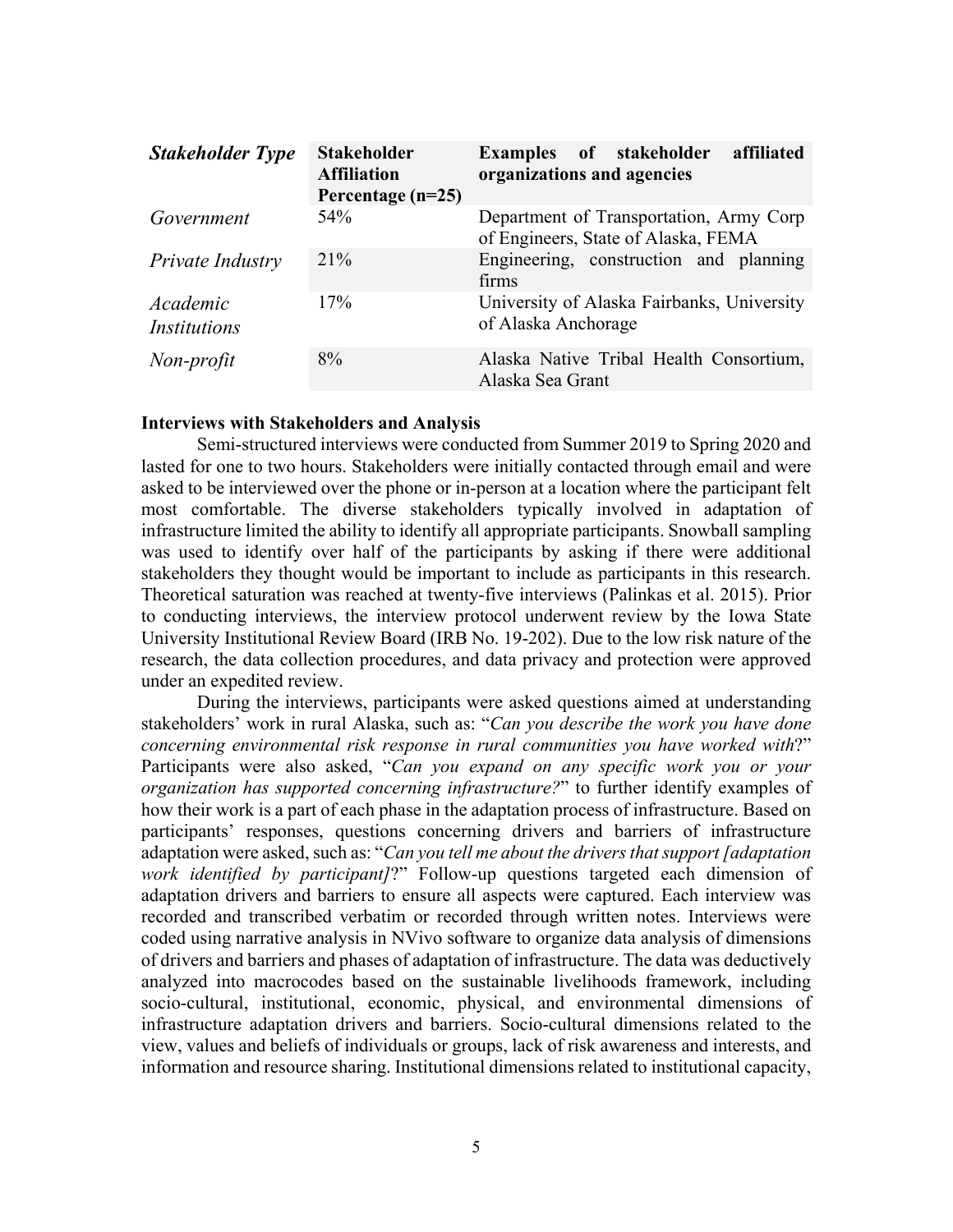governmental and organizational resources and policies, and legal restrictions. Economic dimensions related to economic resources for daily life. Physical dimensions related to the physical capacity, including the built environment, tools, and equipment. Lastly, environmental dimensions related to the natural environment, natural resources, and climate. Each macrocode was then inductively analyzed and organized into 10 driver microcodes and 10 barrier microcodes (Table 2).

# **Reliability in Data Collection and Analysis**

Reliability in data collection was developed through observation and participation in community, regional and international meetings concerning climate change adaption in Alaska. The first author observed a community meeting in rural Alaska where the community was addressing risks from increased erosion. The half day meeting consisted of local government council members, community members, and engineers from a consulting firm hired to assess potential relocation sites for part of the community. The first author participated in a regional meeting concerning environmental, economic, and energy concerns in rural Alaska. The two day meeting took place in rural Alaska and included stakeholders from local communities, federal, state, regional, and community government organizations, non-governmental organizations, private industry, and academia. Small group break-out sessions provided opportunities for informal conversations to understand diverse perspectives concerning infrastructure adaptation. The international meeting took place in Washington DC with the intention of bringing together diverse stakeholders concerning climate change impacts and adaptation in the Arctic. This two day meeting provided opportunities to understand how the adaptation of infrastructure in Alaska was shaped by the internal adaptation research agenda and funding agencies based outside of Alaska. These three meetings improved the reliability of data collection by improving the researcher's ability to identify appropriate participants. Further, these meetings improved the researchers' knowledge of climate change adaptation processes in rural Alaska, thus improving the reliability of data analysis. Finally, member checks will be incorporated to improve reliability of data analysis. As a part of the member checks, all interview participants will be sent a draft of the final paper prior to publication and given an opportunity to provide feedback. Member checks ensure participant perspectives are accurately captured, thus improving the reliability of the data analysis (Thomas et al 2017).

#### **KEY FINDINGS**

In this paper, we found that participants identified five key drivers and five key barriers to infrastructure adaptation based on their respective experiences (Table 2).

| <b>Table 2.</b> Drivers and barriers of infrastructure duaptation |                                                                      |                                           |  |  |
|-------------------------------------------------------------------|----------------------------------------------------------------------|-------------------------------------------|--|--|
| <i>Dimension</i>   Driver $(+)$                                   |                                                                      | <b>Barrier</b> (-)                        |  |  |
|                                                                   | Socio-cultural   Active communication with<br>community stakeholders | Community usability of scientific<br>data |  |  |

*Table 2: Drivers and barriers of infrastructure adaptation*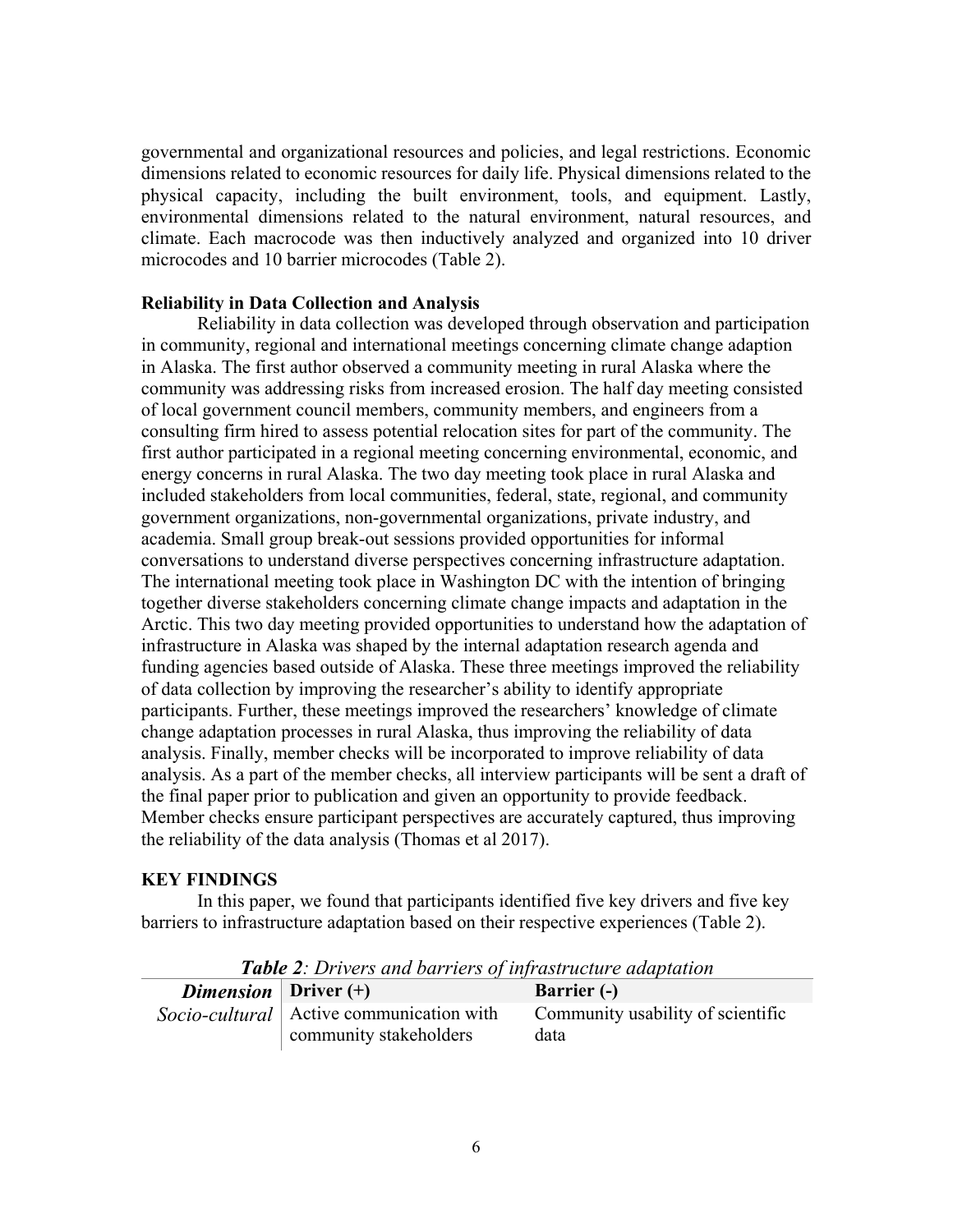|               | Strong community leadership                          | Understanding<br>socio-cultural<br>dynamics within communities |
|---------------|------------------------------------------------------|----------------------------------------------------------------|
| Institutional | Community adaptation plan                            | High turnover in community staff                               |
|               | Institutional support for<br>community collaboration | Flexibility in project process and<br>designs                  |
| Economic      | Funding for a local<br>coordinator                   | High cost of technology and<br>infrastructure                  |
|               | Flexibility in funding<br>conditions                 | Access to and stipulations on<br>funding                       |
| Physical      | Local access to large<br>equipment                   | Lack of local infrastructure to host<br>stakeholders           |
|               | Airport to fly in equipment                          | Substandard living conditions                                  |
| Environmental | Local access to natural<br>resources                 | Lack of construction resource<br>nearby                        |
|               | Community access to land                             | Destabilized conditions for<br>construction                    |
|               |                                                      |                                                                |

#### **Socio-cultural Drivers and Barriers**

Participants described active communication with community stakeholders and strong community leadership as the primarily socio-cultural drivers to infrastructure adaptation. Both of these identified drivers were often discussed regarding the need for "a local champion", a person from the respective community who is pushing infrastructure adaptation agendas forward by providing consistent contact with external stakeholders and providing necessary information to fulfill infrastructure project development requirements, such as paperwork for grants. This is especially important as infrastructure adaptation projects are primarily grant-funded with strict reporting and timelines. Active communication with community stakeholders and strong community leadership support infrastructure adaptation projects by ensuring that projects remain compliant with requirements set by funding agencies and align with community expectations.

Despite strong relationships with some communities, participants identified a lack of understanding of socio-cultural factors within communities as a barrier. One participant from the Federal government described internal hierarchies within some communities based on family ties: "There are internal divisions – factions within villages that we must be aware of, where dominant families have more power than others…What I'm getting at is power dynamics." In addition to a lack of understanding of community structure, participants described a lack of understanding of cultural priorities, such as spiritual ties and evasions to the land, as a barrier to choosing appropriate sites and materials for infrastructure adaptation. Further, participants identified the limited use of scientific data by communities. A participant in academia explained: "It's like we have all this data but it's not being used. We have 10 communities of data and videos and…we're not doing enough with it [to support communities in understanding and addressing environmental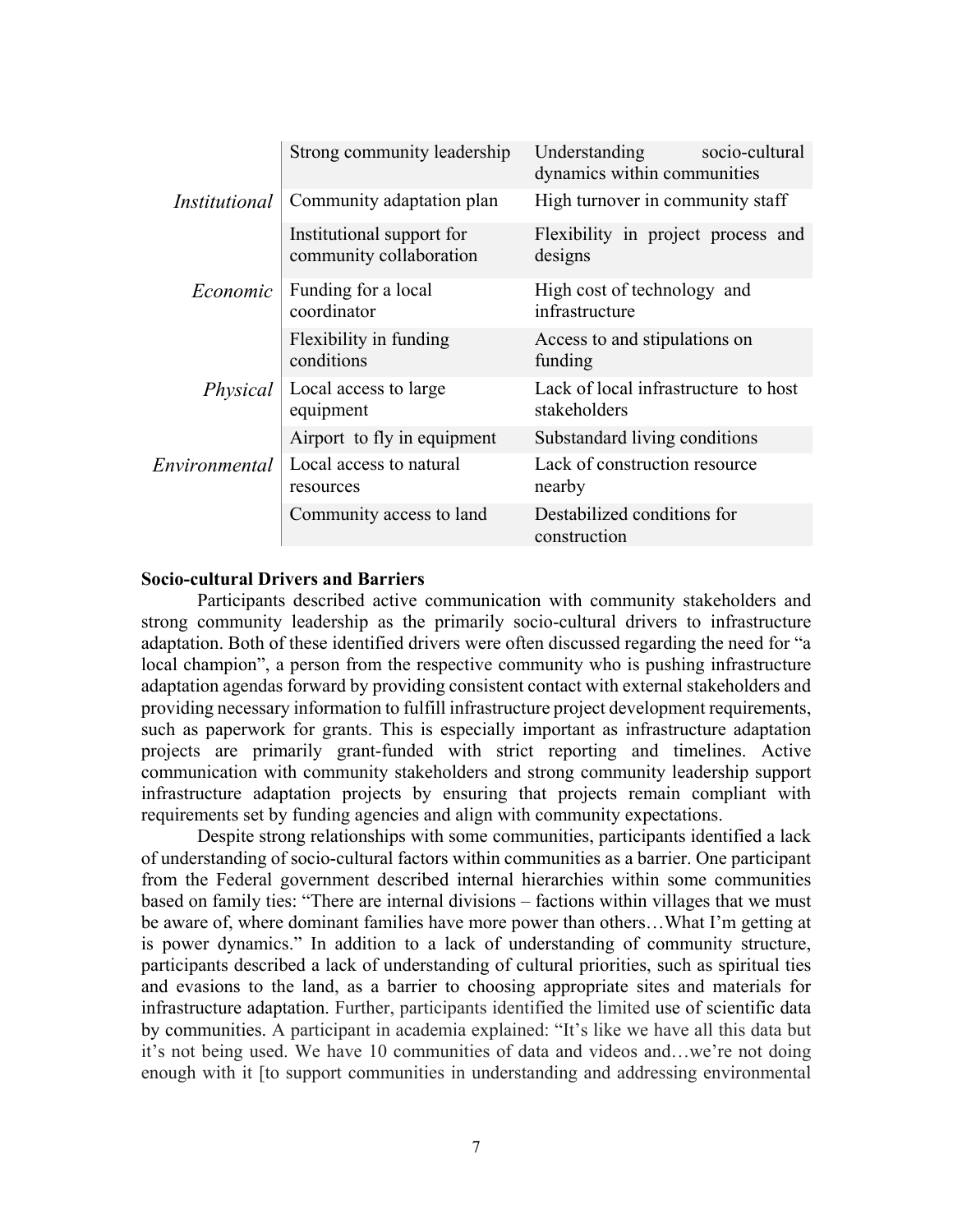risks]." Scientific data is an essential tool for communities to apply for funding and communicate with external stakeholders. These examples of socio-cultural drivers and barriers highlight the limitations in understanding of external stakeholders and the importance of strong engagement with diverse community representatives.

#### **Institutional Drivers and Barriers**

Participants identified key institutional drivers including, the development of a community adaptation plan, and institutional support for community collaboration. The development of a community adaptation plan involves an assessment of climate change impacts and short term and long term planning to address these impacts. This is an important driver based on its potential to build community capacity to identify and communicate community priorities for the future. One participant from a non-profit described the development of an adaptation plan as an important process for creating a long term community vision, asking community representatives, "what do you want your community to look like in 20, 40, 60 years?" The "groundwork" of an adaptation plan and community vision provides a foundation from which communities can make decisions concerning infrastructure adaptation, such as where to relocate some buildings or what type of infrastructure to put into place. Similarly, institutional support for community collaboration was identified as another important driver by participants who felt they were well supported by their institutions to meet in person with community councils. One participant from the State government described the ability to travel to communities as an important driver in building rapport and improving communication, in turn improving community collaboration. Strong institutional support for community collaboration supports the mobilization of necessary resources for infrastructure adaptation including funding, scheduling, community participation.

While some institutions provide flexibility in mechanisms for community engagement, high turnover in community staff emerged as an institutional barrier for progressing through an infrastructure adaptation project. One participant from the Federal government described a situation where critical information for a grant application was not available due to turnover in staff and a lack of knowledge transfer between community employees. Similar situations involving lack of knowledge transfer were described across participants as barriers to meeting the needs of strict grant and project timelines for infrastructure adaptation projects. Further, additional flexibility in project planning and implementation were identified as an institutional barrier. This is best captured by a participant from the Federal government who explained, "There are no provisions to help address unique situations – there needs to be increased flexibility. Agents from Federal and State organizations want to help, but the change happens at congress level." This participant was referring to the need for increased flexibility in the requirements needed to qualify for applying for and receiving State and Federal funding. In addition to flexibility concerning the funding application and awarding process, there is also a need for flexibility in project planning and implementation. Participants identified the need for more flexibility in conditions for initial approval of a project that may benefit from nontraditional approaches, including innovative engineering designs. This barrier has emerged out of the need for climate change adaptation policies and programs that are explicitly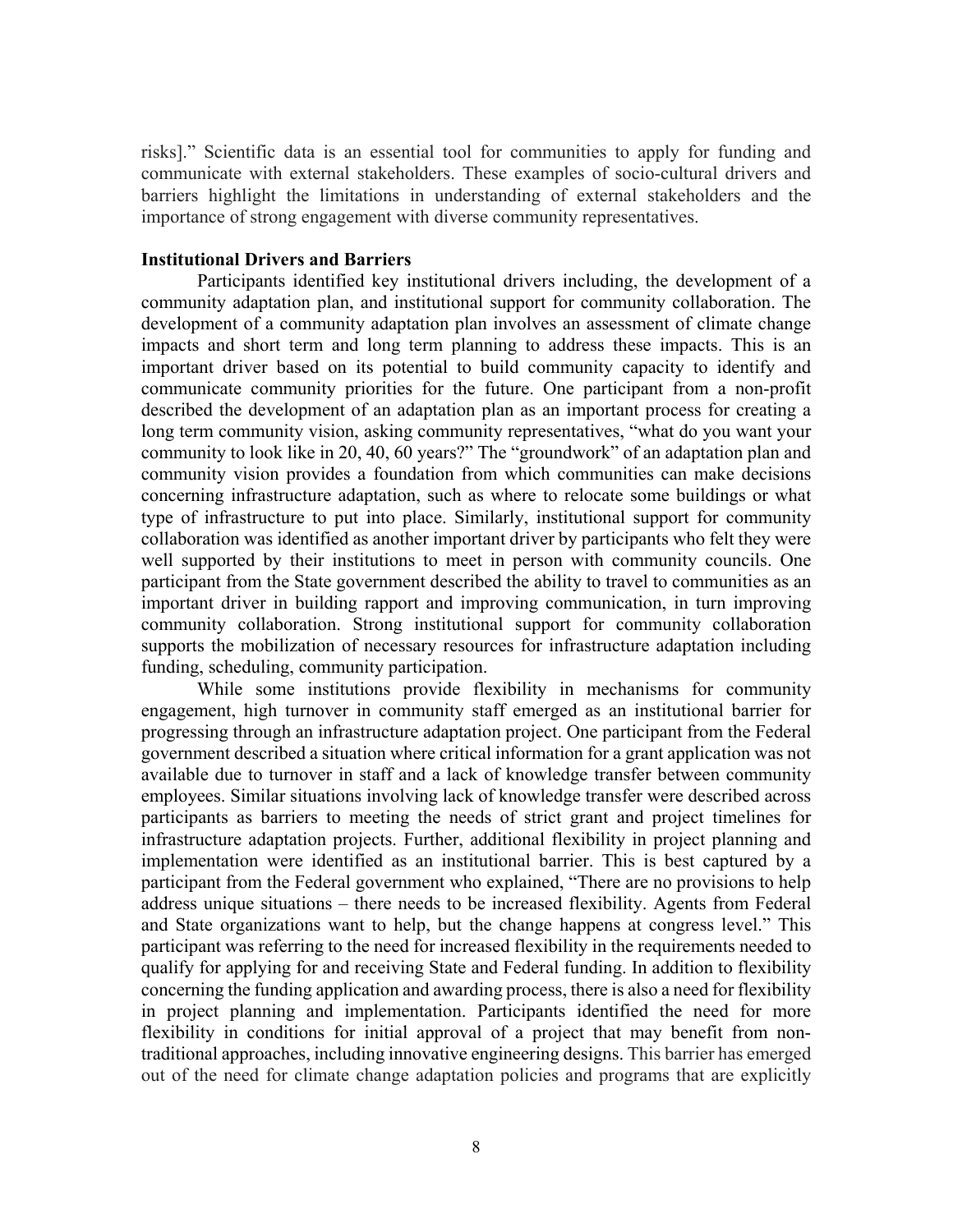intended to address climate change impacts to infrastructure. Based on current policies and programs, communities must work across many agencies to apply for funds not explicitly intended to address climate change impacts.

#### **Economic Drivers and Barriers**

 In alignment with the identified socio-cultural drivers and barriers, participants identified the benefit of funding for a local coordinator and flexibility in funding stipulations, such as strict timelines. A local coordinator is someone from the local community hired to connect stakeholders locally, such as linking stakeholders with appropriate representatives and organizing local meetings. One participant in academia explained the value of available funding intended to pay for a local coordinator: "We had funds for quarter-time local coordinator…having somebody that is known by the community, who knows all those dynamics, who can help coordinate all of that was critical to the success of that planning effort." The participant recognized the limitations of his potential to understand and engage with the community and explained the importance of having access to funds for a local coordinator who could better support community engagement. Access to funding is critical for driving community engagement. Further, participants identified the benefit of flexibility in funding conditions to fit the specific needs of the community throughout the project process. While most participants identified a lack of flexibility in funding, many acknowledged the benefits of existing flexibility in the application of project funds, such as applying funds toward feasibility studies to be able to understand infrastructure adaptation priorities and future funding needs.

Similarly, participants identified stipulations on funding as a primary economic barrier. One participant from the Federal government explained that the current funding system is not conducive to the needs of infrastructure adaptation projects: "Funding is siloed by different components of infrastructure - sanitation, roads, housing and so on are all funded differently with their conditions. Impacts from erosion don't just affect one type of infrastructure, so this makes the upfront costs for starting the planning process the hardest." Communities often have to apply to grants across agencies, designated for different types of infrastructure. This siloed approach to funding does not support a holistic approach to address the impacts of climate change on infrastructure. Further, the grants communities receive for infrastructure adaptation projects often have strict criteria for qualifying to apply for the grant, strict timelines for use of the grant, and conditions on how the funds can be applied. This leaves communities with limited choices on which grants they can receive and how they can apply the funds and adapt.

Limited access to appropriate funding is exasperated by the high cost of technology and infrastructure in rural Alaska. Due to the rural nature of communities and limited transportation, the cost of collecting data for feasibility reports and implementing infrastructure adaptation projects is significantly higher than in other parts of the US. This is especially relevant since many Federal grants communities apply for are national and communities in Alaska are competing against communities in the lower 48, where costs are lower. These examples of economic drivers and barriers highlight that while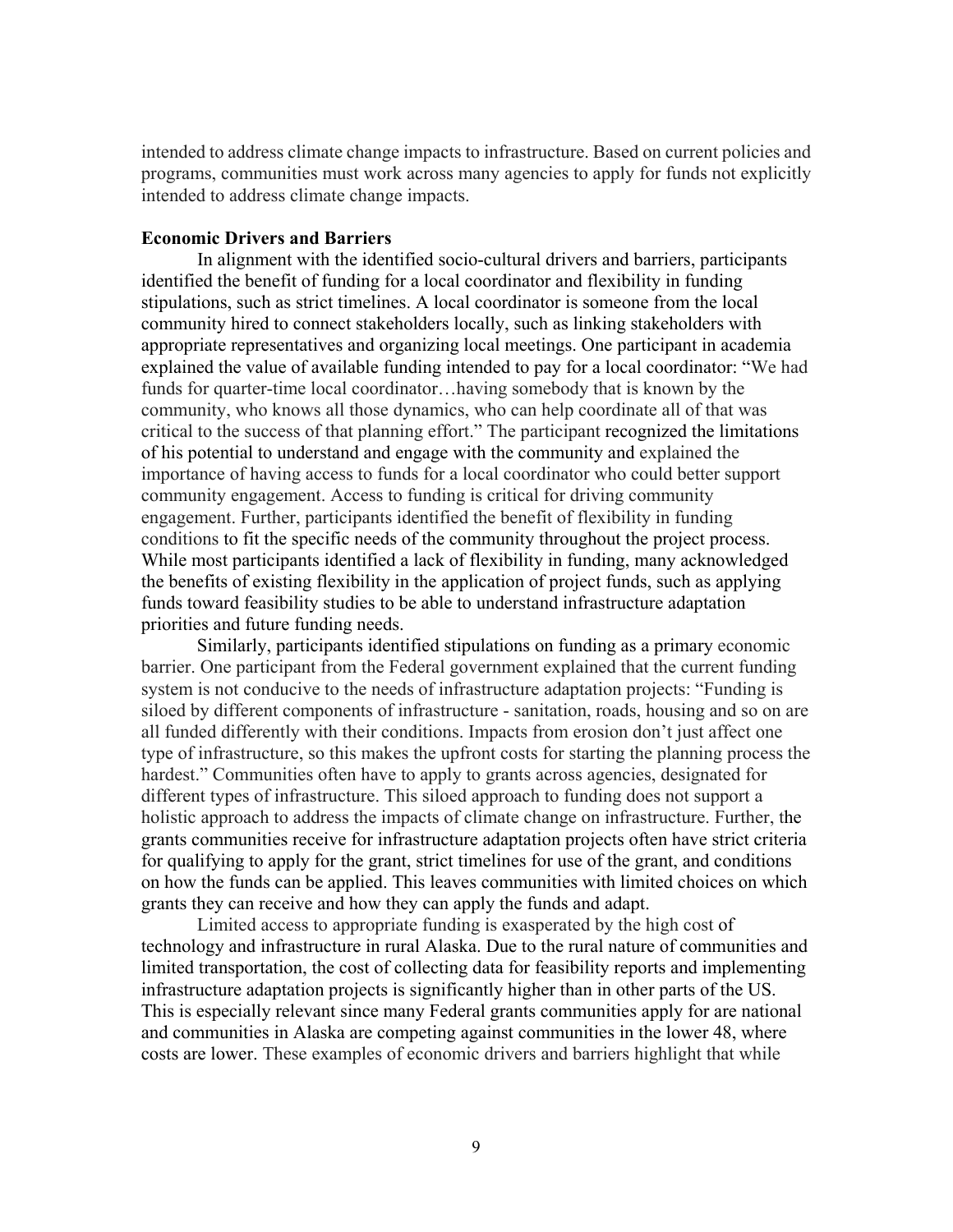access to funding is key for supporting or limiting adaptation, the conditions on funding is equally important for mobilizing resources to effectively support adaptation.

# **Physical Drivers and Barriers**

Participants identified local access to large equipment and the presence of a suitable airport for bringing in necessary supplies and equipment as important physical drivers. One participant with the Federal government identified discussed the importance of access to equipment and infrastructure due to the rural nature of most communities: "They have perhaps a local road of a mile or two or maybe a few miles of local roads, but it doesn't connect anything else and so they are accessible exclusively by air or by barge or water or snow machine in the wintertime, which is a challenge on its own these days as the ice is freezing up later and not as solidly and whatnot. So, working in a remote village is very challenging. And the remoteness is not just a function of its geography, it's also a function of what infrastructure is already there." This participant identified how the remote nature of communities creates unique physical barriers in infrastructure adaptation projects, emphasizing the importance of access to large equipment or diverse forms of transportation.

Similarly, the lack of local infrastructure to host stakeholders was identified as a physical barrier for long terms projects. Data collection for feasibility studies and implementation of infrastructure adaptation projects requires extended amounts of time in communities.

Further, substandard living conditions, such as overcrowding, poor sanitation, and compromised water sources, serve as a physical barrier for community engagement. As communities prioritize addressing daily needs, there is less capacity to engage in the long term infrastructure adaptation processes. These examples highlight the unique context of working in rural Alaska and additional considerations needed for extended timelines and high costs.

#### **Environmental Drivers and Barriers**

Participants identified community access to land and community access to local availability of natural resources as key environmental drivers. Access to land refers to community access to land suitable for relocation, based on both Federal funding standards and community priorities. Community access to natural resources necessary for infrastructure adaptation projects can increase the feasibility of a project. One participant from academia explained the role of natural resources for one community versus another: "So they have their own rock quarry. If you have your own rock, that makes you much more resilient to a lot of stuff. And so some communities, like Shishmaref, they've had to spend millions on rock. I mean the amount they've spent on rock is ten times more than the whole village and all the infrastructure's worth." Local access to rock can significantly reduce the cost and timeline of the infrastructure adaptation project, as rock would otherwise need to be barged into the community.

Similarly, the lack of natural resources near the project site is considered an environmental barrier. Further, destabilized conditions for construction due to thawing permafrost, erosion, and flooding was identified as an environmental barrier that is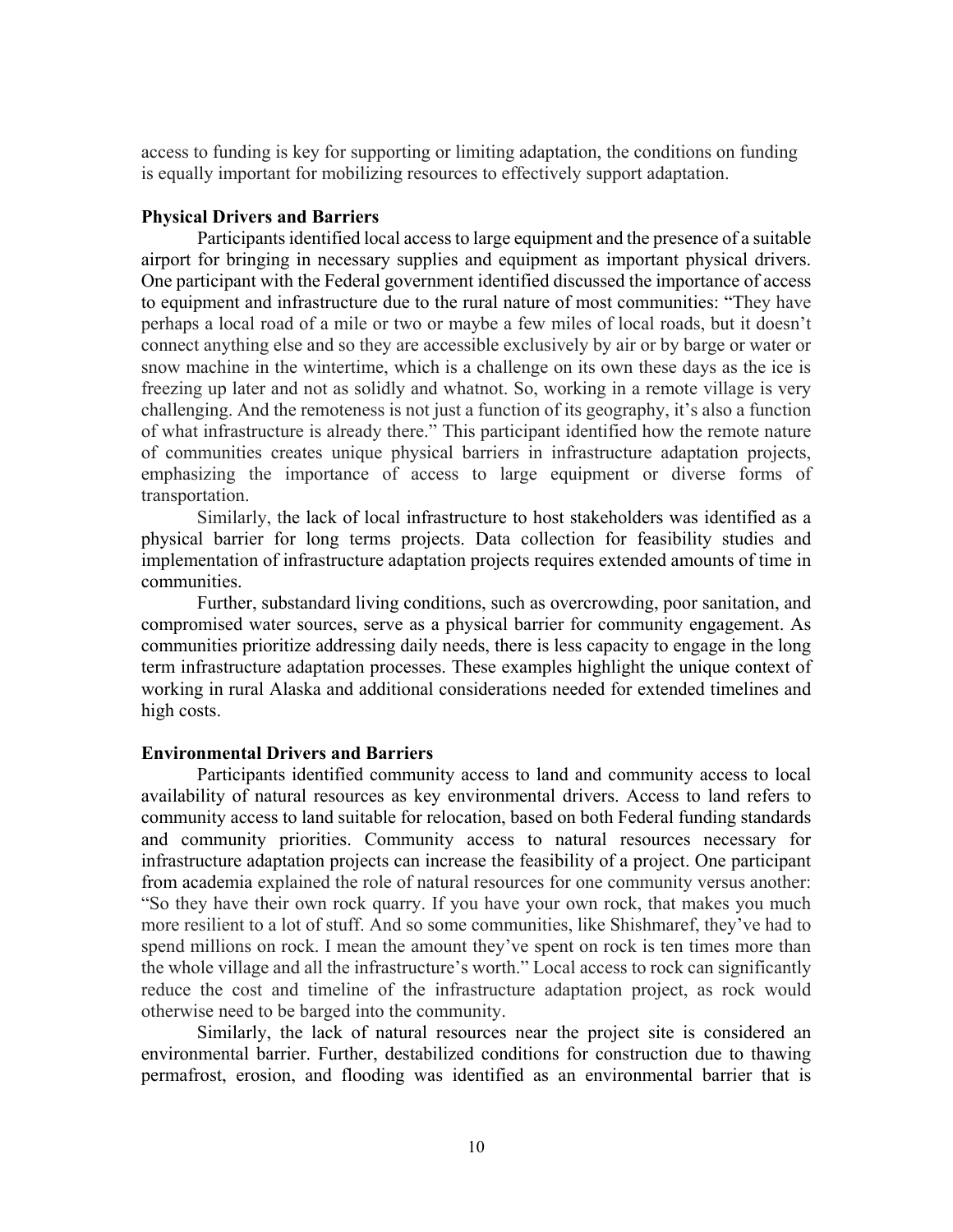especially important for the implementation of the planned infrastructure adaptation project. One participant from the Federal government described important considerations for construction in rural Alaska considering extreme and changing conditions: "Well, the limiting factor is the location of where you need to go and where you need to go to get materials to do construction, whereas where you want to do the building and the ability to use ice and snow is taking advantage of the natural environment to facilitate that. And again, as those windows become shorter with shorter winters and warmer winters, those advantages become smaller and it becomes more challenging." While this participant identified the potential of using the environment to support adaptation, the changing environmental conditions create an additional barrier. These examples highlight the contextual and increasingly unpredictable nature of adaptation in rural Alaska.

# **CONTRIBUTIONS AND CONCLUSION**

This research responds to the critical need in adaptation literature to understand the drivers and barriers of infrastructure adaptation. These drivers and barriers emphasize the importance of adaptation processes that effectively accommodate the unique contexts of working across rural Alaska. There is a need for national adaptation funding and policy that encourages local decision-making power and supports the collaboration of Alaska based institutions and rural Alaska communities in adaptation.

This research facilitates actions taken by communities, governments, engineering firms, and organizations anticipating and responding to the impacts of climate change. By identifying multi-dimensional drivers and barriers across stakeholders, government agencies and organizations can use this research to inform institutional changes to better support communities undergoing adaptation. Specifically, the results indicate that stakeholders from across disciplines recognize the importance of all five dimensions of drivers and barriers and discuss them in reference to the need for adaptation processes that recognize the unique context of each project. While access to funding is essential for supporting infrastructure adaptation, institutional conditions on when and how funding is used can lead to maladaptation or create additional barriers to adaptation (Berrang-Ford et al. 2011). Further, conditions on initial approval of projects and the siloed nature of the existing funding systems create barriers throughout the adaptation process that hinder the capacity of communities to pursue funding for an adaptation project. The importance of increased institutional and economic flexibility throughout the adaptation project process was highlighted across participants. Despite strong recognition of the importance of community engagement throughout the project process, stakeholders recognized barriers to meaningful collaboration due to technical requirements and shortened timelines based on grant requirements. In this case, project success is based on both physical dimensions and socio-cultural dimensions. An increase in the flexibility in adaptation governance is important for supporting drivers and addressing barriers across all five dimensions of infrastructure adaptation.

Across all five dimensions of drivers and barriers discusses, results emphasize the contextual nature of adaptation, especially in the context of working in rural Alaska. The diverse cultural landscapes, extreme weather, rural locations, limited transportation, high costs, and changing conditions all highlight the need to reassess adaptation governance at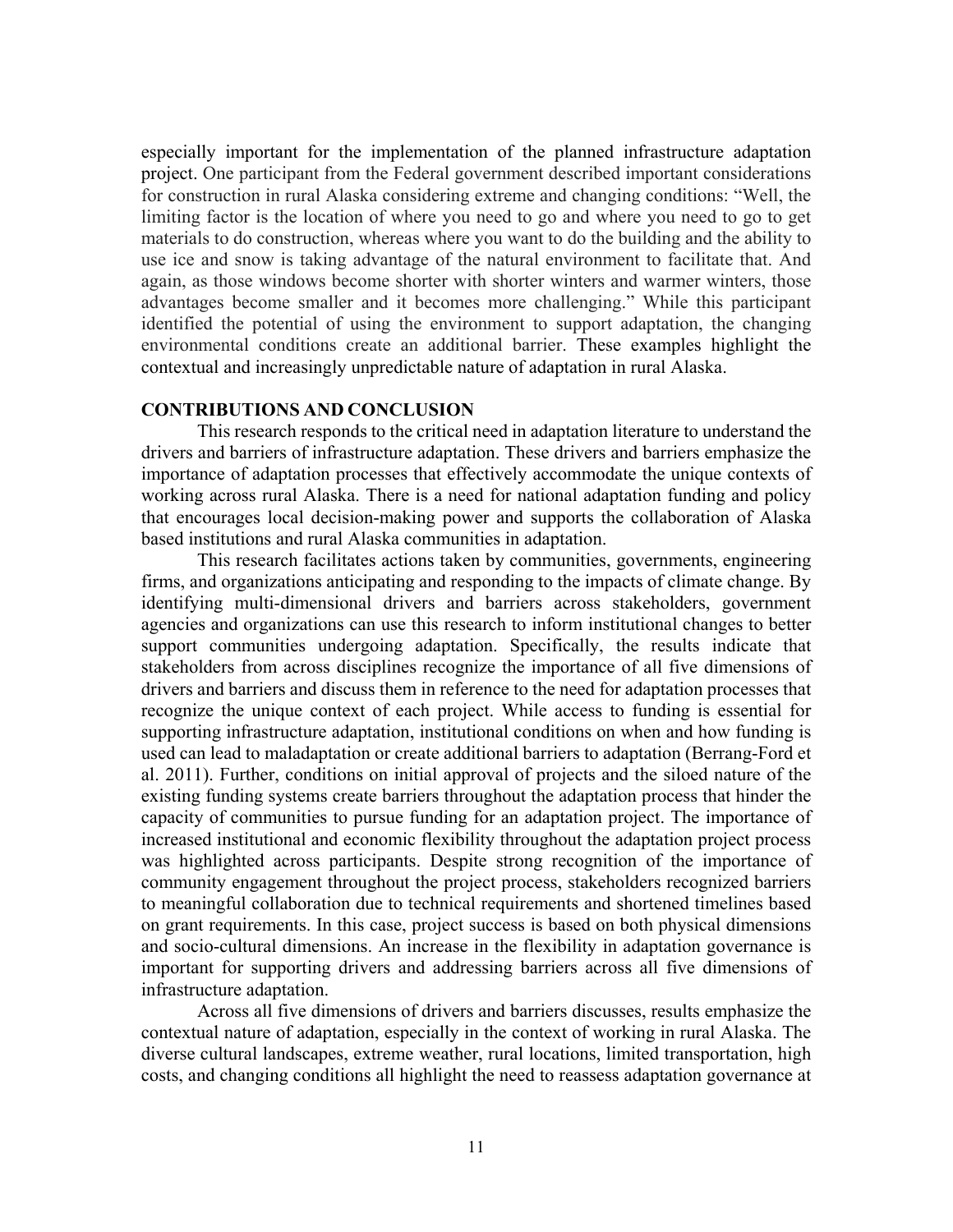a Federal, State, and local level (Bronen 2011). Currently, communities applying to Federal grants for support for adaptation are directly compared to applicants from across the United States. Considering the high costs of working in rural Alaska and relatively low population count, the cost-benefit analysis performed in the decision-making process systematically disadvantages Alaska Native communities, who are primarily located in rural Alaska (Maldonado et al. 2013). Further, existing funding sources primarily utilized in Alaska are not intended to be used for climate change adaptation projects. Instead, community and external stakeholders are piecing together available funding for different aspects of a project to try to make the available funding work. Despite the concerns with this approach, without congressional action, there are limited alternatives for stakeholders.

In response to the lack of frameworks for adaptation governance, research initiatives have identified essential characteristics of frameworks for adaptation processes. One suggestion is the that utilizes existing government mechanisms for disaster response is to include "climate-induced ecological changes" in the definition of disaster in policy (Bronen and Chapin 2013; Marino 2012). In the context of Alaska, an adaptive governance framework that enables communities to determine when they need relocation support as an alternative to adaptation support for the current location is needed (Bronen and Chapin 2013). The need for self-determination within adaptation frameworks supports recognition of the sovereignty of Native communities by aiming to support the priorities of communities in adaptation (Huntington et al. 2017; Marino 2012). The primary concerns of communities vary and have significant implications in developing more effective responses. Results from this research provide specific examples of why policy and institutional frameworks must support contextual adaptation processes.

# **ACKNOWLEDGMENTS**

This material is based in part on work supported by the National Science Foundation # 928105. Any opinions, findings and conclusions or recommendations expressed in this material are those of the authors and do not necessarily reflect the views of the National Science Foundation.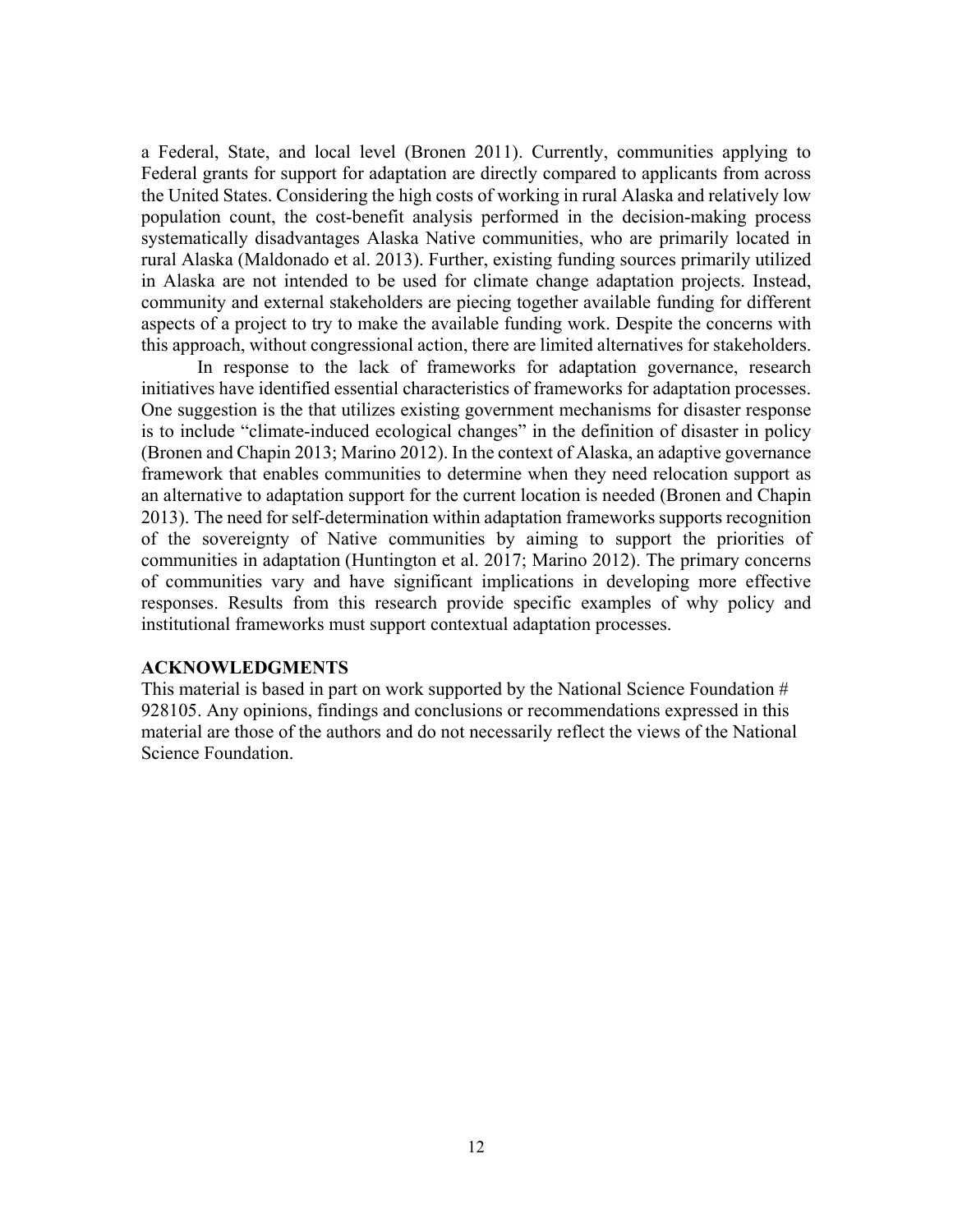#### **REFERENCES**

Barnett, J., Evans, L. S., Gross, C., Kiem, A. S., Kingsford, R. T., Palutikof, J. P., Pickering, C. M., and Smithers, S. G. (2015). "From barriers to limits to climate change adaptation: Path dependency and the speed of change." *Ecology and Society*, Resilience Alliance, 20(3).

Berrang-Ford, L., Ford, J. D., and Paterson, J. (2011). "Are we adapting to climate change?" *Global Environmental Change*, 21(1), 25–33.

- Bierbaum, R., Smith, J. B., Lee, A., Blair, M., Carter, L., Stuart Chapin III, F., Fleming, P., Ruffo, S., Stults, M., McNeeley, S., Wasley, E., Verduzco, L., Bierbaum, R., Smith, J. B., Lee, A., Blair, M., Carter, L., Chapin III, F. S., and Fleming, P. (2013). "A comprehensive review of climate adaptation in the United States: more than before, but less than needed." *Mitig Adapt Strateg Glob Change*, 18, 361–406.
- Bronen, R. (2010). "Forced Migration of Alaskan Indigenous Communities Due to Climate Change." *Environment, Forced Migration and Social Vulnerability*, Springer Berlin Heidelberg, Berlin, Heidelberg, 87–98.
- Bronen, R. (2011). "Climate-Induced Community Relocations: Creating an Adaptive Governance Framework Based in Human Rights Doctrine." *New York University Review of Law & Social Change*, 35.
- Bronen, R., and Chapin, F. S. (2013). "Adaptive governance and institutional strategies for climate-induced community relocations in Alaska." *Proceedings of the National Academy of Sciences of the United States of America*, National Academy of Sciences, 110(23), 9320–5.
- CCHRC. (2017). *Pektayiinata = We are Resilient, Oscarville Tribal Climate Adaptation Plan*.
- Clement, J. P., Bengtson, J. L., and Brendan, K. P. (2013). *Managing for the Future in a Rapidly Changing Arctic: A Report to the President*.
- Cochran, P., Huntington, O. H., Pungowiyi, C., Tom, S., Chapin, F. S., Huntington, H. P., Maynard, N. G., and Trainor, S. F. (2013). "Indigenous frameworks for observing and responding to climate change in Alaska." *Climate Change and Indigenous Peoples in the United States*, Springer International Publishing, Cham, 49–59.
- Dilling, L., Pizzi, E., Berggren, J., Ravikumar, A., and Andersson, K. (2017). "Drivers of adaptation: Responses to weather- and climate-related hazards in 60 local governments in the Intermountain Western U.S." *Environment and Planning A*, SAGE Publications Ltd, 49(11), 2628–2648.
- Eisenack, K., Moser, S. C., Hoffmann, E., Klein, R. J. T., Oberlack, C., Pechan, A., Rotter, M., and Termeer, C. J. A. M. (2014). "Explaining and overcoming barriers to climate change adaptation." *Nature Climate Change*, Nature Publishing Group.
- Ford, J. D., Pearce, T., Duerden, F., Furgal, C., and Smit, B. (2010). "Climate change policy responses for Canada's Inuit population: The importance of and opportunities for adaptation." *Global Environmental Change*, Pergamon, 20(1), 177–191.
- Galloway Mclean, K. (2009). *Advance Guard: Climate Change Impacts, Adaptation, Mitigation and Indigenous peoples. A Compendium of Case Studies*.
- GAO. (2009). *Alaska Native Villages: Limited Progress Has Been Made on Relocating*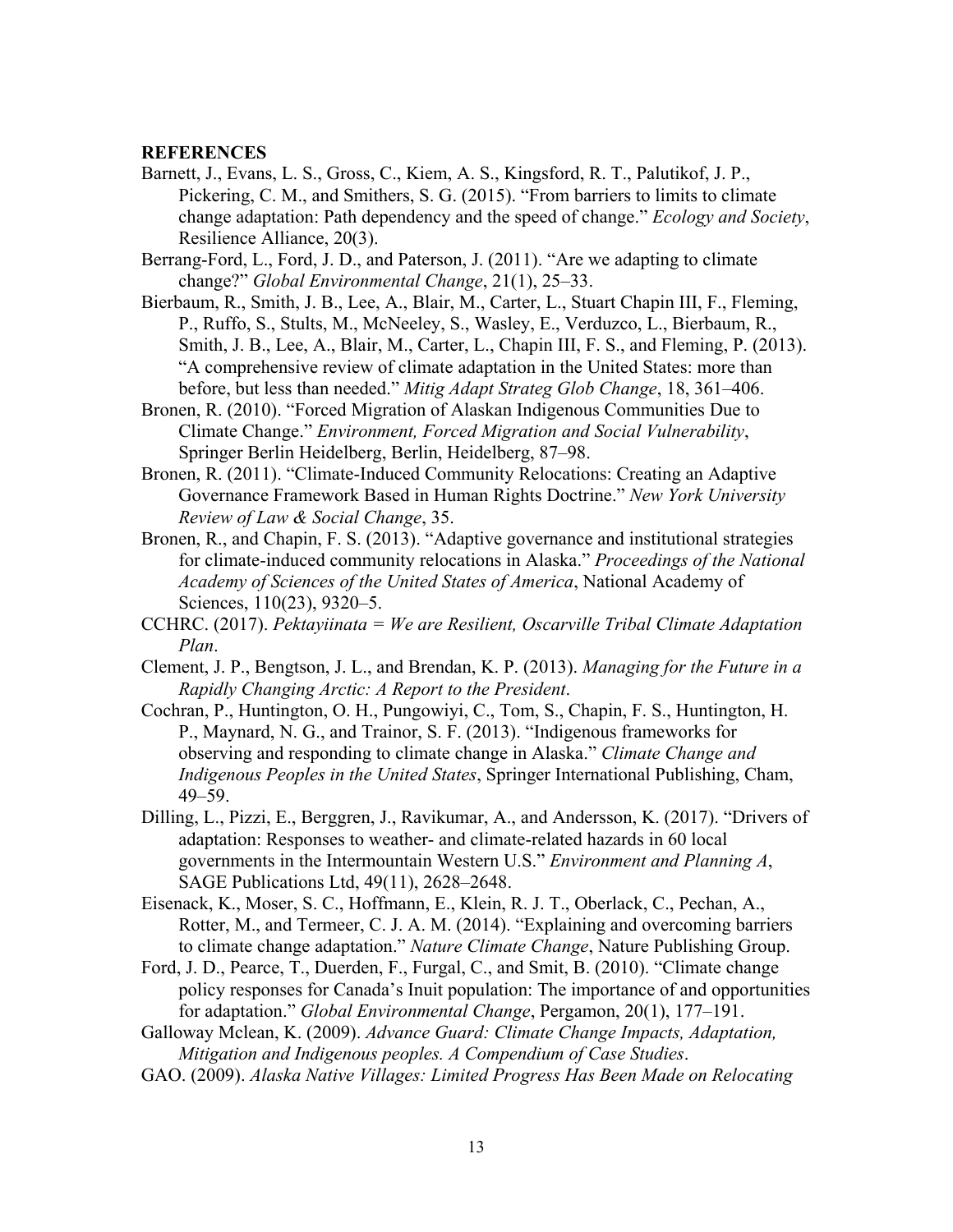*Villages Threatened by Flooding and Erosion*.

- Hennessy, T. W., Ritter, T., Holman, R. C., Bruden, D. L., Yorita, K. L., Bulkow, L., Cheek, J. E., Singleton, R. J., and Smith, J. (2008). "The Relationship Between In-Home Water Service and the Risk of Respiratory Tract, Skin, and Gastrointestinal Tract Infections Among Rural Alaska Natives." *American Journal of Public Health*, 98(11), 2072–2078.
- Huntington, H. P., Loring, P. A., Gannon, G., Gearheard, S. F., and Gerlach, S. C. (2017). "Staying in place during times of change in Arctic Alaska: The implications of attachment,alternatives, and buffering." *Regional Environmental Change*.
- Instanes, A., Anisimov, O., Brigham, L., Goering, D., Khrustalev, L. N., Ladanyi, B., and Larsen, J. O. (2005). *Infrastructure: Buildings, Support Systems, and Industrial Facilities*.
- Keil, K., and Knecht, S. (2017). "The Arctic as a Globally Embedded Space." *Governing Arctic Change*, Palgrave Macmillan, London, 1–18.
- Keskitalo, E. C. H. (2009). "Climate Governance in the Arctic: Introduction and Theoretical Framework." *Climate Governance in the Arctic*, T. Koivurova, E. C. H. Keskitalo, and Nigel Bankes, eds., Springer Netherlands, 1–23.
- Landauer, M., and Komendantova, N. (2018). "Participatory environmental governance of infrastructure projects affecting reindeer husbandry in the Arctic." *Journal of Environmental Management*, Academic Press, 223, 385–395.
- Maldonado, J. K., Shearer, C., Bronen, R., Peterson, K., and Lazrus, H. (2013). "The impact of climate change on tribal communities in the US: displacement, relocation, and human rights." *Climate Change and Indigenous Peoples in the United States*, Springer International Publishing, Cham, 93–106.
- Marino, E. (2012). "The long history of environmental migration: Assessing vulnerability construction and obstacles to successful relocation in Shishmaref, Alaska." *Global Environmental Change*, Pergamon, 22(2), 374–381.
- Matthews, T., Lo, A. Y., and Byrne, J. A. (2015). "Reconceptualizing green infrastructure for climate change adaptation: Barriers to adoption and drivers for uptake by spatial planners." *Landscape and Urban Planning*, Elsevier, 138, 155– 163.
- Meeker, D. (2017). *A Synthesis of Climate Adaptation Planning Needs in Alaska Native Communities*.
- Melvin, A. M., Larsen, P., Boehlert, B., Neumann, J. E., Chinowsky, P., Espinet, X., Martinich, J., Baumann, M. S., Rennels, L., Bothner, A., Nicolsky, D. J., and Marchenko, S. S. (2017). "Climate change damages to Alaska public infrastructure and the economics of proactive adaptation." *Proceedings of the National Academy of Sciences*, 114(2), E122–E131.
- Moser, S. C., and Ekstrom, J. A. (2010). "A framework to diagnose barriers to climate change adaptation." *Proceedings of the National Academy of Sciences of the United States of America*, 107(51), 22026–22031.
- Palinkas, L. A., Horwitz, S. M., Green, C. A., Wisdom, J. P., Duan, N., and Hoagwood, K. (2015). "Purposeful Sampling for Qualitative Data Collection and Analysis in Mixed Method Implementation Research." *Administration and policy in mental*